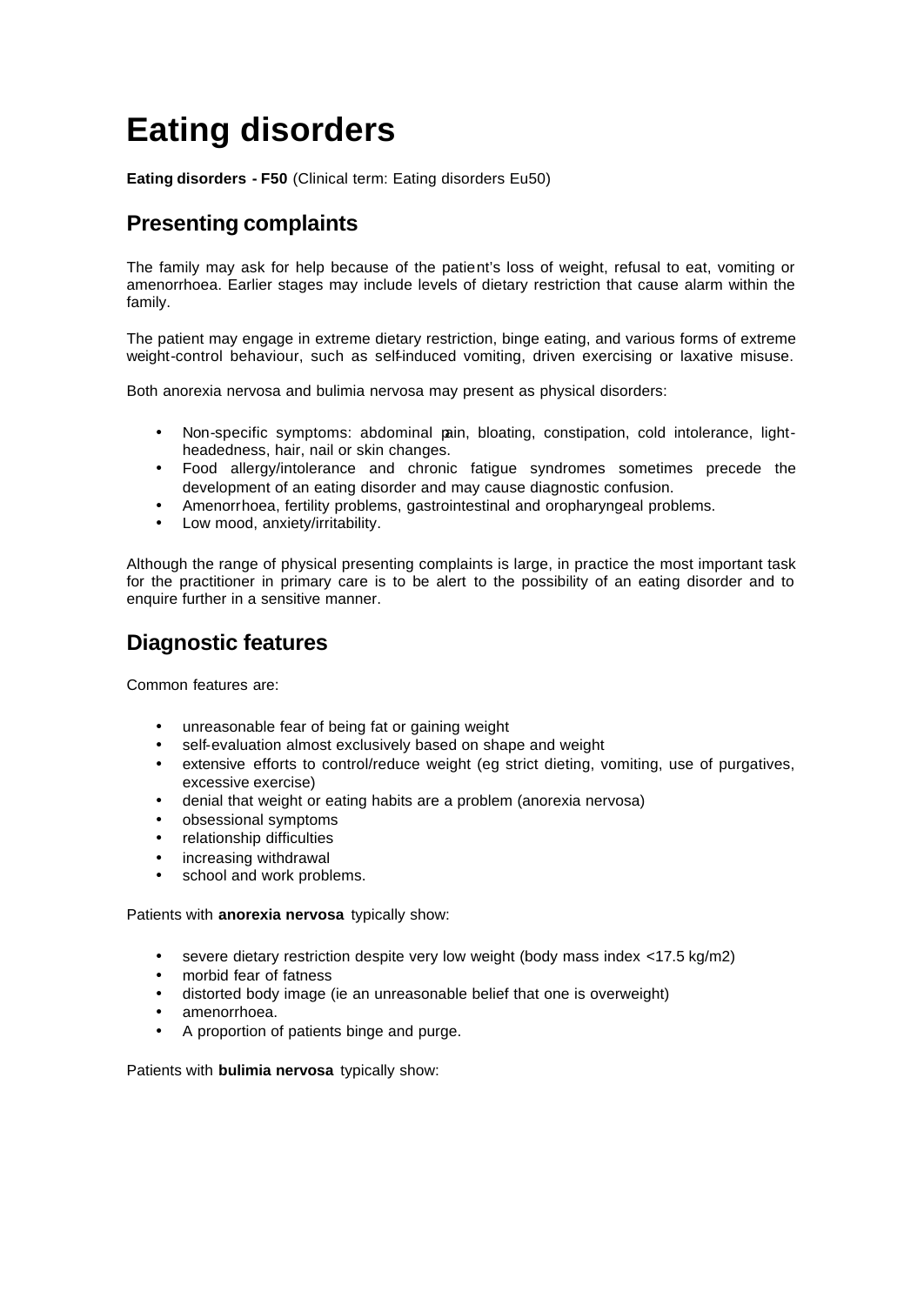- binge-eating (ie discrete episodes of uncontrolled overeating)
- purging (attempts to eliminate food by self-induced vomiting or via diuretic or laxative use)
- strict dieting and other compensatory measures such as excessive exercise
- self-evaluation based on shape and weight.

A patient may show both anorexic and bulimic patterns at different times. In addition, full criteria for anorexia or bulimia nervosa are not fulfilled by 30-50% of patients with clinically significant eating disorders (these patients are said to have atypical eating disorders or eating disorders not otherwise specified [EDNOS]).

### **Differential diagnosis and co-existing conditions**

- Physical illness (eg malabsorption syndrome, chronic inflammatory intestinal diseases, tumours, tuberculosis, vasculitis and diabetes mellitus) may cause weight loss or vomiting, although it is not self-induced.
- There may be co-existing problems such as Depression F32#, Generalized anxiety F41.1, Obsessive-compulsive disorder - F42, Drug use disorders - F11# or Self-harm.

The differential diagnosis of weight loss is large, but when an appropriate history is taken with corroboration, it is unusual for diagnostic difficulty to occur. It is important not to delay diagnosis by over-investigation and referral, which may render the doctor complicit with the anorexic denial of the patient.

Medical consequences of severe weight loss include impaired attention and concentration, impaired visuo-spatial abilities and poor memory, hypotension, bradycardia, ECG alterations, arrhythmias, mitral valve prolapse, bone marrow suppression, osteoporosis, low glucose, amenorrhoea, muscle weakness, impaired gastric emptying, constipation.

Medical complications of purging include dental problems, salivary-gland swelling, upper and lower gastrointestinal bleeding, dehydration and electrolyte imbalance, cardiac arrhythmias and epileptic seizures.

### **Essential information for patient and family**

- Purging and severe starvation may cause serious physical harm. Anorexia nervosa can be life-threatening.
- Purging and severe dieting are ineffective ways of achieving lasting weight-control.
- Information leaflets, self-help books and self-help organizations such as the Eating Disorders Association may be helpful in explaining the diagnosis and available treatment options, providing information about what practical steps the person can take to overcome their difficulties and putting patients and their families in touch with other patients.

### **General management and advice to patient and family**

(ref 115,116)

The GP can undertake straightforward steps to treat eating disorders with the help of the practice counsellor, practice nurse and/or a dietician, although most cases will be referred on for specialist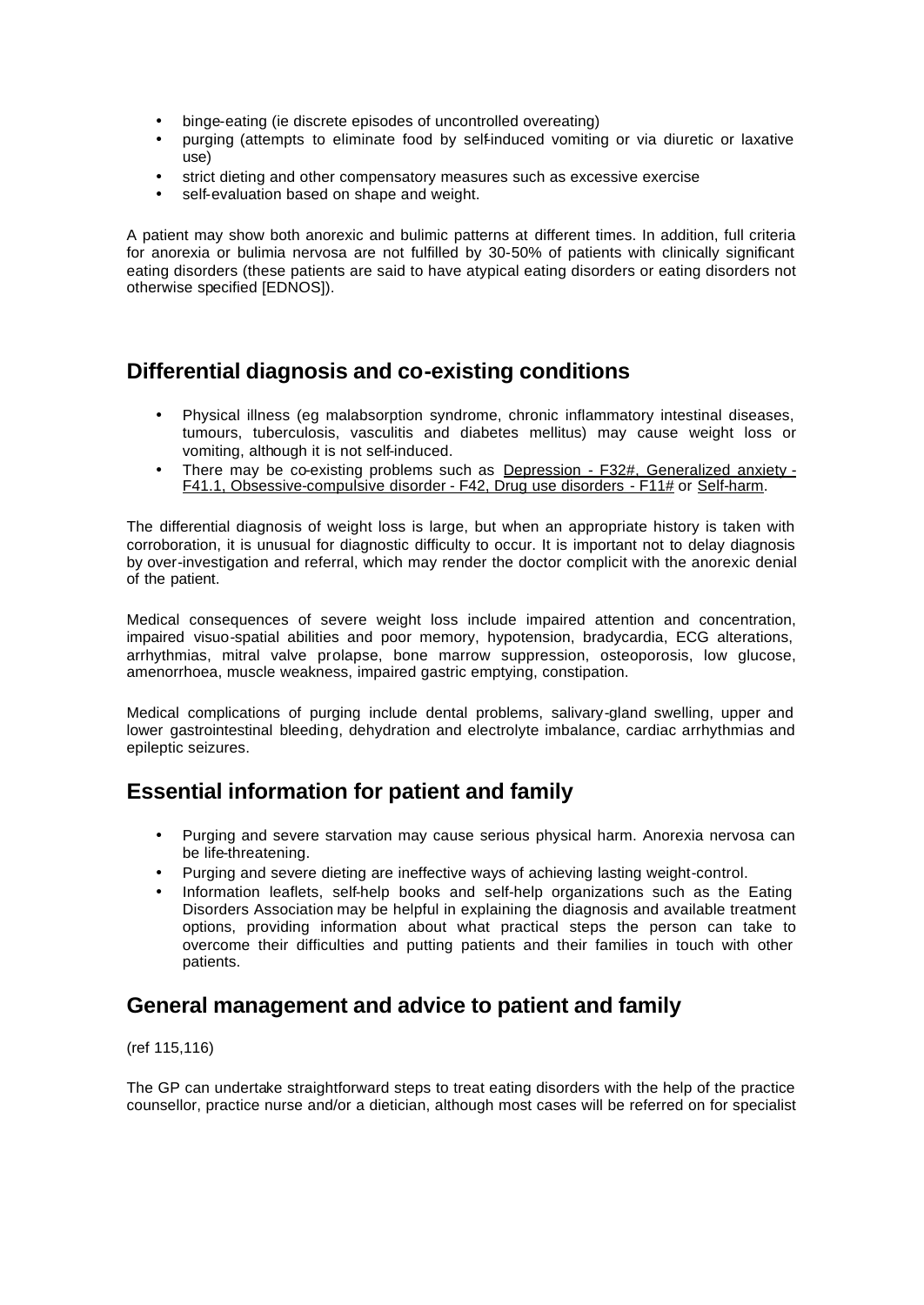#### treatment.

It is important to support the family and to engage them constructively in management.

#### In **anorexia nervosa** :

- It is helpful to see the patient without, as well as with, the family.
- Expect denial and ambivalence. Elicit the patient's concerns about the negative effects of the eating problem on aspects of their life. Ask the patient about the benefits that their eating has for them (eg the feeling of being in control, feeling safe, being able to get care and attention from family). Don't try to force the patient to change if he/she is not ready.
- Educate the patient about food and weight.
- Weigh the patient regularly and chart his/her weight. Set manageable goals in agreement with the patient (eg aim for a 0.5 kg weight increase per week [this requires a calorie intake of about 2500 kcal per day]). A supportive family member may be able to help the patient achieve this. Consultation with a dietician may be helpful to establish normal calorie and nutrient intake and regular patterns of eating. If after four to eight weeks this approach is not succeeding, refer the patient to a specialist.
- A return to normal eating habits may be a distant goal.
- Encourage the family to be patient and consistent.

#### In **bulimia nervosa** :

- Use a collaborative approach.
- Ask the patient to obtain one of the readily available cognitive behavioural self-help books (see below) (ref 117). These provide reliable sources of information and specific guidance for overcoming the eating disorder. Encourage the patient to follow the advice contained in the book and see them at one to two week intervals to oversee their use of the book. If after eight weeks this approach is not succeeding, refer the patient to a specialist.
- Discuss the patient's biased beliefs about weight, shape and eating (eg carbohydrates are fattening) and encourage review of rigid views about body image (eg patients believe no one will like them unless they are very thin). Do not simply state that the patient's view is wrong.

#### **References**

**115** NICE will publish a guideline on the management of eating disorders in January 2004.

**116** Fairburn CG, Harrison PJ. Eating disorders. Lancet 2003, 361: 407-416. (AI) This is an up-todate evidence-based review of all aspects of eating disorders including their management. A specific form of cognitive behaviour therapy is the most effective treatment for patients with eating disorders, although few patients seem to receive it in practice. Treatment of anorexia nervosa and atypical eating disorders has received remarkably little research attention.

**117** A Cochrane review will soon be available. Schmidt U, Perkins S, Winn S et al. Self-help and guided self-help for eating disorders (Protocol for a Cochrane Review). In: The Cochrane Library, Issue 4, 2003. Oxford: Update Software.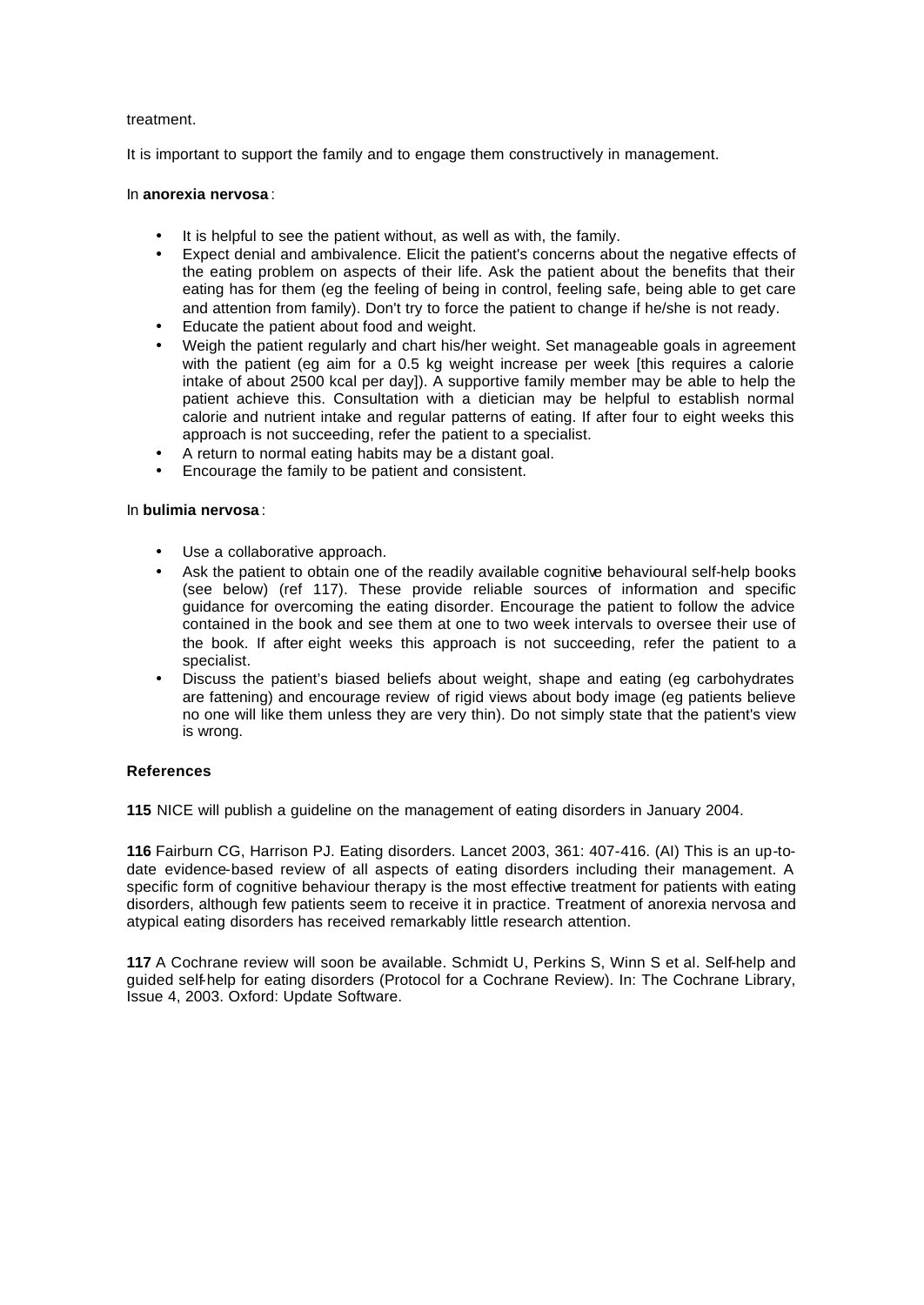# **Medication**

(ref 115,116)

- In bulimia nervosa, antidepressants (eg fluoxetine at 60 mg mane) are effective in reducing binging and vomiting in a proportion of cases (ref 118); however, compliance with medication may be poor, and long-term benefit uncertain (BNF section 4.3). Any beneficial effects will be evident within two to four weeks. If after eight weeks this approach is not succeeding, refer the patient to a specialist.
- No pharmacological treatment for anorexia nervosa has been established to date (ref 119). Psychiatric conditions (eg depression) may co-occur and may respond to pharmacological treatment, although effectiveness may be reduced while at low weight.
- Order blood tests for urea and electrolytes with patients who are vomiting frequently or regularly misusing laxatives.

### **References**

**115** NICE will publish a guideline on the management of eating disorders in January 2004.

**116** Fairburn CG, Harrison PJ. Eating disorders. Lancet 2003, 361: 407-416. (AI) This is an up-todate evidence-based review of all aspects of eating disorders including their management. A specific form of cognitive behaviour therapy is the most effective treatment for patients with eating disorders, although few patients seem to receive it in practice. Treatment of anorexia nervosa and atypical eating disorders has received remarkably little research attention.

**117** A Cochrane review will soon be available. Schmidt U, Perkins S, Winn S et al. Self-help and guided self-help for eating disorders (Protocol for a Cochrane Review). In: The Cochrane Library, Issue 4, 2003. Oxford: Update Software.

**118** Bacaltchuk J, Hay P. Antidepressants versus placebo for people with bulimia nervosa (Cochrane Review). In: The Cochrane Library, Issue 2, 2003. Oxford: Update Software. (AI). Sixteen studies were analysed. The use of a single antidepressant agent was clinically effective for the treatment of bulimia nervosa compared with placebo, with an overall greater remission rate but a higher dropout rate. No differential effect regarding efficacy and tolerability among the various classes of antidepressants could be demonstrated.

**119** Treasure J, Schmidt U. Anorexia nervosa. Clinical Evidence 2002, 8: 903-913. (AI) No evidence was found of beneficial effects for tricyclic antidepressants or SSRIs.

### **Referral**

Refer to secondary mental health services for non-urgent assessment if there is a lack of progress in primary care (see above), despite the above measures described. If available, consider family therapy for anorexic patients (under 18 years), (ref 120) individual psychotherapy for anorexic patients over 18,(ref 121) and cognitive behavioural therapy (ref 122) for those with bulimia nervosa. Internacionalmente e controla de la controla de la controla de la controla de la controla de<br>En el matemático de la controla de la controla de la controla de la controla de la controla de la controla de

Consider non-statutory/voluntary services/self-help organizations, such as the Eating Disorders Association.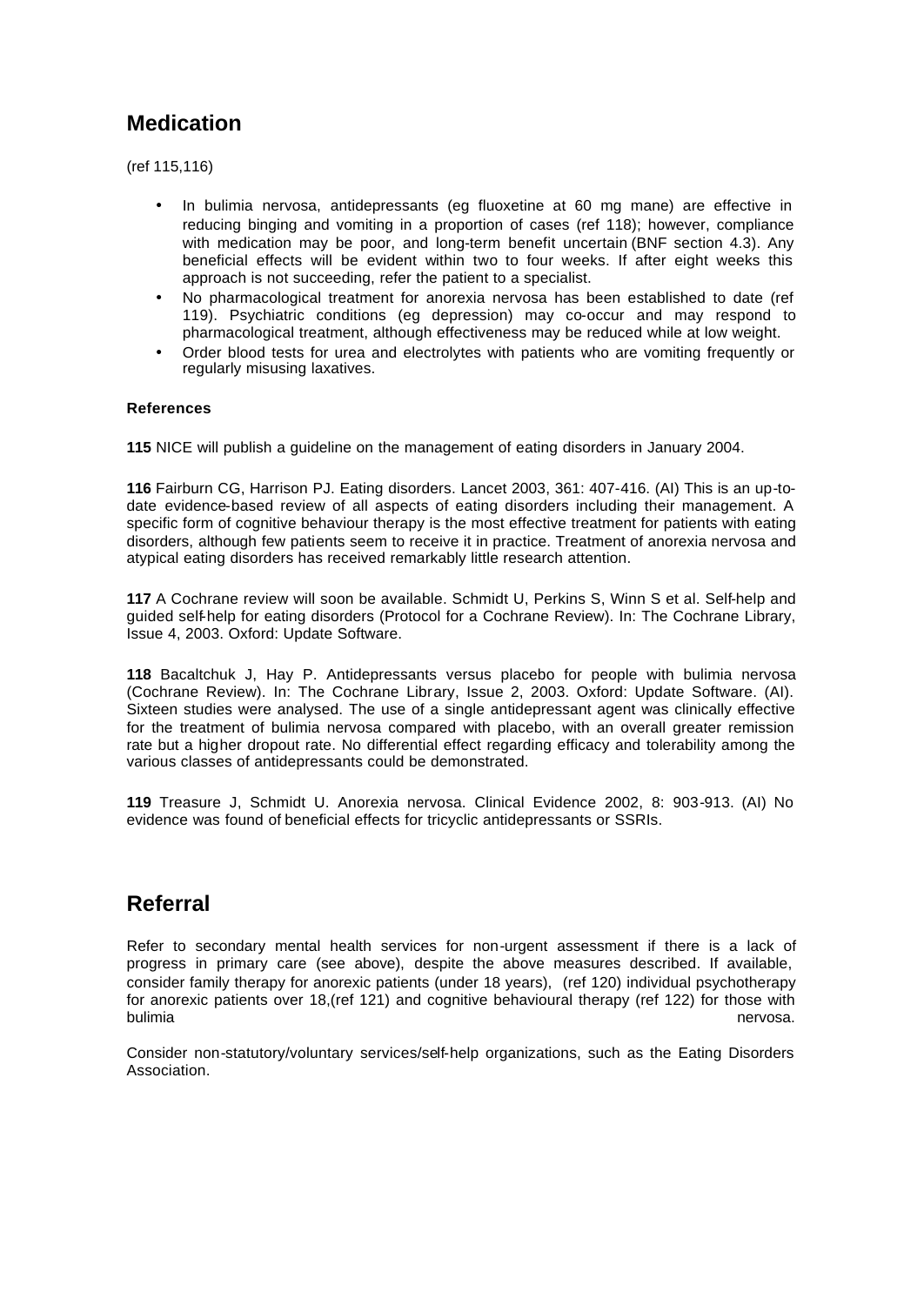Refer for urgent assessment (if possible, to secondary mental health services with expertise in eating disorders) if physically unwell (ref 123).

#### **References**

**120** Russell GFM, Szmukler GI, Dare C, Eisler I. An evaluation of family therapy in anorexia nervosa and bulimia nervosa. Arch Gen Psychiatr 1987, 44: 1047-1056. (CIII) Patients with anorexia nervosa with onset at or before age 18 and of less than three year's duration did better with family therapy than individual therapy. Moreover, older patients did better with individual therapy. However, a major UK review, while supporting these recommendations, states that there are currently no high quality reviews of psychological treatments for anorexia nervosa (Gloaguen V, Cottraux J, Cucherat M et al. A meta-analysis of the effects on cognitive therapy in depressed patients. J Affect Disord 1998, 49: 59-72).

**121** A Cochrane review will soon be available. Hay P, Bacaltchuk J, Claudino A, Ben-Tovim D. Individual psychotherapy in the outpatient treatment of adults with anorexia nervosa (Cochrane Review). In: The Cochrane Library, Issue 4, 2003. Oxford: Update Software.

**122a** Bacaltchuk J, Hay P, Trefiglio R. Antidepressants versus psychological treatments and their combination for bulimia nervosa (Cochrane Review). In: The Cochrane Library, Issue 2, 2003. Oxford: Update Software (AI) Seventeen studies were looked at. Using a more conservative statistical approach, combination treatments were superior to single psychotherapy. Psychotherapy appeared to be more acceptable to subjects. When antidepressants were combined with psychological treatments, acceptability of the latter was significantly reduced.

**122b** Hay PJ, Bacaltchuk J. Psychotherapy for bulimia nervosa and binging (Cochrane Review). In: The Cochrane Library, Issue 2, 2003. Oxford: Update Software. (AI) Thirty-four studies were analysed. There is small body of evidence supporting the efficacy of cognitive behaviour therapy in bulimia nervosa and similar syndromes.

**123** Eating Disorders Special Interest Group, Royal College of Psychiatry. Primary Care Protocol for the Management of Adults with Eating Disorders. URL http://www.rcpsych.ac.uk/college/sig/eatdis.htm.

### **Resources for patients and families**

**Eating Disorders Association (EDA**) 01603 621 414 (helpline: 9am–6.30pm) Email: info@edauk.com; website: http://www.edauk.com. Self-help support groups for sufferers, their relatives and friends. It assists in putting people in touch with sources of help in their own area.

**Centre for Eating Disorders** (Scotland) 0131 668 3051 (helpline) Psychotherapy for individuals, self-help manuals and information packs.

**Anorexia Bulimia Careline** (Northern Ireland) 02890 614 440 (helpline) Leaflets are available from the Royal College of Psychiatrists (http://www.rcpsych.ac.uk): Anorexia and Bulimia, Changing Minds: Anorexia and Bulimia, and Worries about Weight.